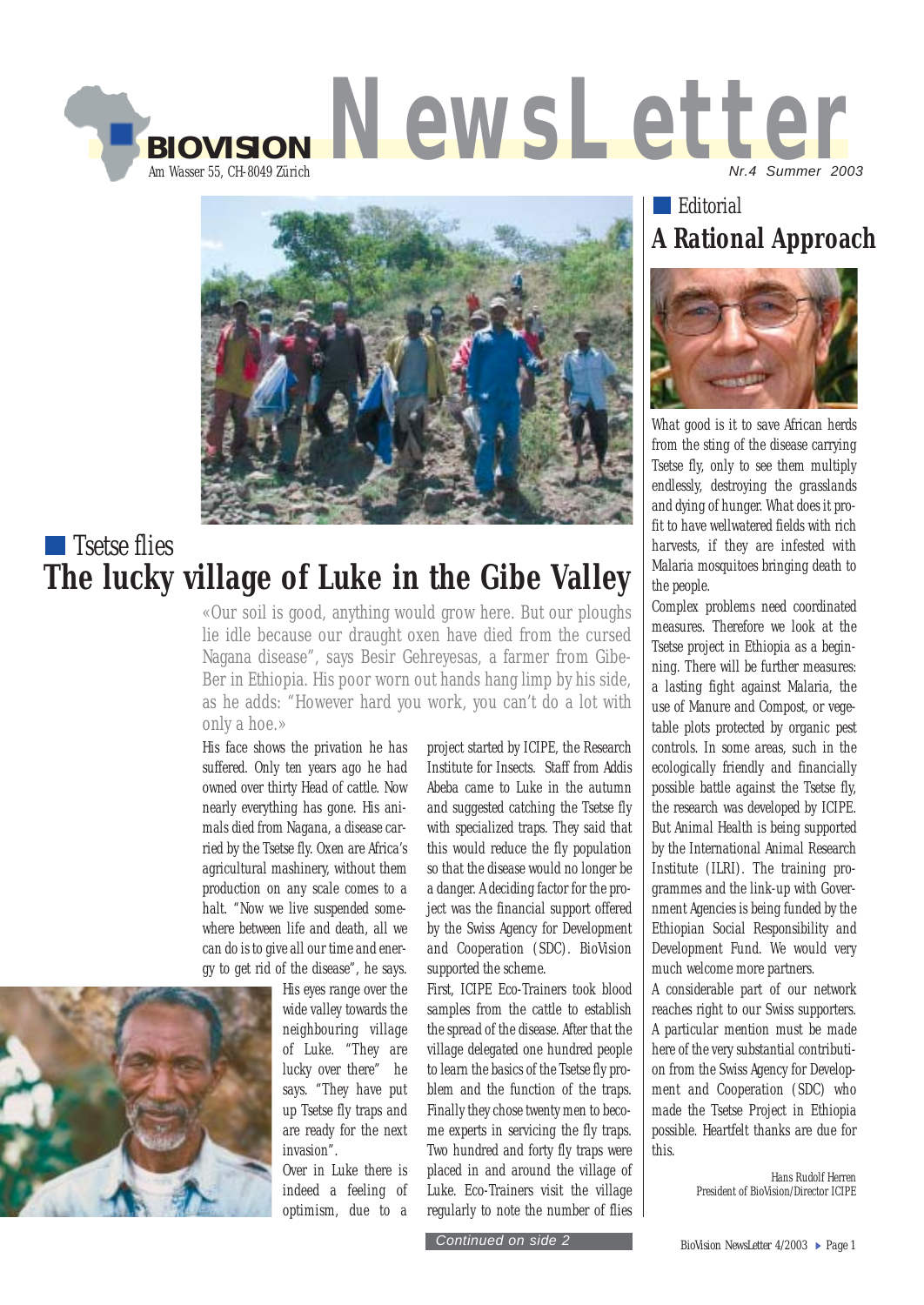#### *Continued from side 1*

in each trap. These figures are then evaluated at ICIPE, to assess the spread and extent of the plague in the district.

The next invasion is expected at the end of the rainy season in October. Specialists at ICIPE will work out 'hotspots' where the greatest concentration of flies is expected and will warn the trap teams. The teams will place a close network of traps in the right places and will catch a massive number of flies. The leader of the project, Getachew Tikubet is confident that the plan will work. "The Tsetse fly uses the Gibe River as an entry corridor. If we can reduce the numbers around Luke, we shall then erect a trap barrier at the narrowest point of the valley to prevent a new influx in this area. And if we can get financial support we can extend the project to other regions", says Getachew Tikubet. These words must be music to the ears of Besir Gehereyesas who lives on the other side of the river.



*Picture: Lulseged Belayun, ICIPE Ecotrainer (at back) inspects a team servicing fly traps*



### **Computer for Africa Overcoming the digital divide**

One would not think that computers would be of first ranking importance in the struggle against poverty in Africa. And yet. The digital Revolution which is drastically changing life in the industrial world, must not stop on the borders of the developing countries. The Internet is a world encircling network for our scientific community, from which large parts of Africa are excluded. Without computers and no access to the Internet this divide between North and South will grow visibly. BioVision is committed to see that self-help is achieved in this area. Computers and the Internet are essential tools for researchers and Eco-Trainers. It was through the initiative of Member of State Council Rita Kieber-Beck of the Principality of Liechtenstein that BioVision received a gift of sixteen fully equipped computers which allow the training in modern information technique for Eco-Trainers. BioVision is most grateful for this gift and to Swiss Airways for transporting this valuable cargo free to Nairobi. Dr Brigitte Nyambo, Head of Programme at Bio-Vision in East Africa is on e-mail: bnyambo@icipe.org

### Preserving rare African plants **Traditional know-how for healthy food**

Saget, Terere, Managu, Murenda, Marenge or Kanjira, these are the names of the traditional vegetables in East Africa. Only some of them have English names, such as spider flower, cowpea or water spinach. Their botanical name shows to which plant family they belong. For example to the Cabbage family (Crucifera), the Cucumber family (Curcubitaceae), the Lime tree (Tiliaceae) or the Nightshade plants (Solanaceae). These local vegetables are just as rich in proteins, vitamins, calcium and iron as their modern counterparts. Indeed a child need only eat half the quantity of the (usually disliked) green vegetables of spider flower leaves to get the same quantity of iron as they would from spinach. Seen from this point of view, this plant could well be a success on the European market. But popular taste has changed also in countries like Kenya and there is actually not much demand for old fashioned vegetables. However recently there does seem to be a growing interest at local markets and for home growing plots. The problem is the seeds are no longer available.

For this reason BioVision has started a pilot project. Whenever Eco-Trainers from Mbita Point visit farmers, they ask for seeds of traditional varieties. A plot of 200 by 30 meters has been set aside on ICIPE land in Mbita, where these vegetables are grown for seed. These are then given out to interested farmers with the request to keep some seeds to be handed on to other farmers. This has two results: One, it is an inexpensive way to assist the nutrition of the people. At the same time it can prevent the permanent loss of old vegetable seeds which contribute to biodiversity.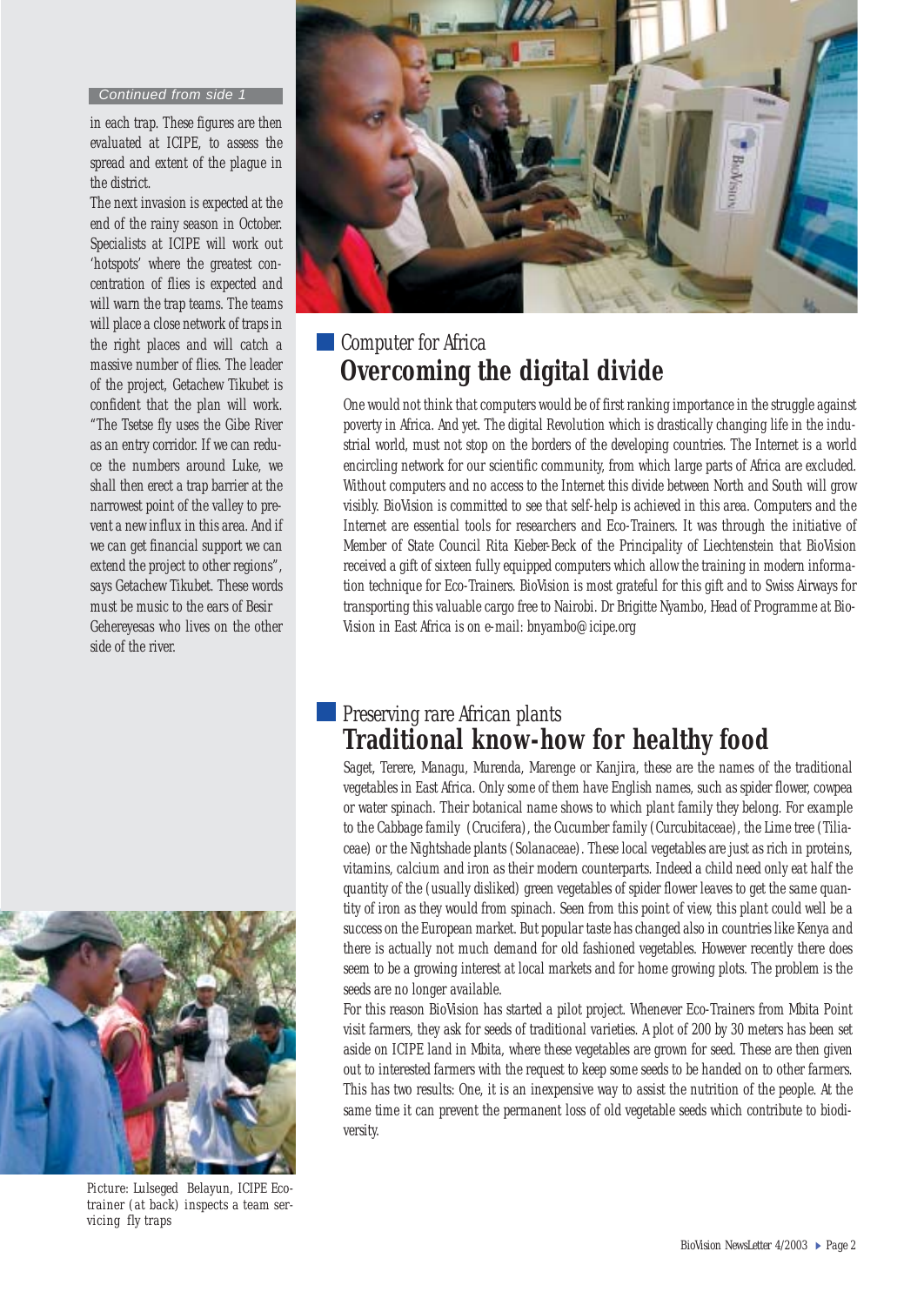# A day in the life of a schoolgirl **Tadu Shume, pupil in Luke**



My bed is a hemp mat on the well compacted earth floor of our Tukul. The house is round and has a straw roof. At seven o'clock in the morning I throw off my blankets, get up to have a wash. I get water from the fountain and make coffee. Luckily the fountain is not too far from my home. Eco-Trainers built a cowshed at the edge of the village including a tank, into which all the manure goes. Biogas develops in the tank and the gas powers our water pump. This is great. I then I go to collect water. To do this I tie the pottery jar onto my back with a rope around my chest. I collect twelve litres of water and it is jolly heavy. But my mother is glad that I do this chore for her. I have one smaller and two elder sisters and a brother. We all have breakfast together. It's always

what has been left over from the night before: baked Kocho as a flat bread or as crumbs. The flour comes from the root of the Inset plant. Often we eat Kocho with cabbage. I like milk and fresh cheese with it, but it is rare, as we have only one cow left. After breakfast I join my friend Belay on our way to school. We mostly run the five kilometers to get there on time. I am only in the second form. Like all children from Luke I started school late, it is too far to walk for little ones. At twenty to eight a teacher stands in the playground. He rings a bell and school begins. We do language, English, Mathematics, Nature Study, History, Music and Art. My favorite subject is Amharic, our language. I have two teachers, I like them both very much. I want to become a teacher when I *From Peter Luethi* 

#### grow up.

School finishes at two o'clock and we start on our long way home. In the middle of the day at the hottest time, it is very tiring. Mother awaits me with lunch. It's Kocho, the same as usual. After lunch I go with the other girls to collect wood and water once more. Finally there is time for play. I can't leave homework for too late, because by seven o'clock it's dark and the kerosene lamp does not give enough light for writing and reading.

Mother cooks supper on the fireplace in the middle of the room. She cooks on a flat disk made from clay, with a hole in the middle for the fire. She puts the pots round the hole and the coffee pot on top of the other pots. At ten o'clock we get together to eat. When it gets quiet in the Tukul I take my mat, put it on the floor and slip under the blankets.



François Binder, SDC

#### Swiss Agency for Development and Cooperation (SDC) **Valuable cooperation with ICIPE**

For many years SDC has supported research and development activities into diseases carried by the Tsetse fly. One of the projects which SDC is co-financing with ICIPE is the Tsetse Roll -Back project in Ethiopia which combats the dangerous cattle disease Nagana. Francois Binder Section Head of SDC in East and Southern Africa says: Under the leadership of Dr Hans Herren, ICIPE has made considerable advances in Organical Pest Control. SDC appreciates this valuable cooperation which improves the living standards of the local communities.

SDC also has a longstanding relationship with the Tropical Institute in Basel (Switzerland) working together to defeat sleeping sickness which is carried by the Tsetse fly. As well as other projects they finance projects in Tanzania and support EANETT (East African Network for Tryponosomiasis).